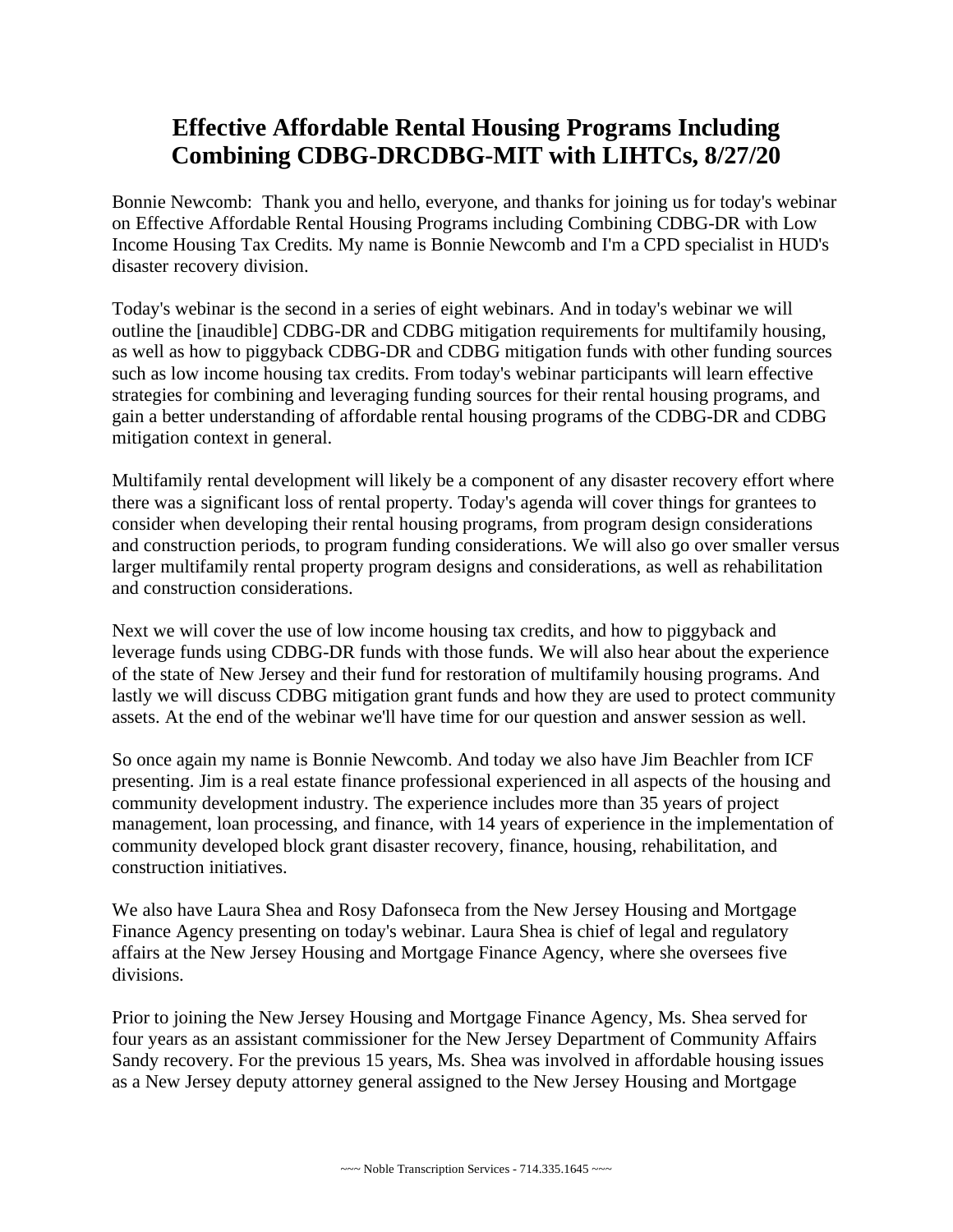Finance Agency, and through various positions with the agency including senior director of the single family division.

Rosy Dafonseca is a loan manager in the multifamily supportive housing and lending division at the New Jersey Housing and Mortgage Finance Agency. She has over 20 years of experience in real estate and the lending field. She has extensive experience in performing financial analysis of multifamily housing development mortgage applications and developing financial feasibility strategies in order to maximize the number of alternative solutions available for a project's financing. She is knowledgeable in the requirements, regulations, and underwriting criteria for funding sources such as low income housing tax credits, HOME funds, CDBG-DR, and other federal, state, and private funding sources.

I'm now gonna hand over the presentation to Jim Beachler from ICF to talk about rental program design considerations.

Jim Beachler: Thank you, Bonnie. I first wanna start out talking about program design considerations. And starting with the basics, the structure of the community development block grant disaster recovery funds are housed in the CDBG program, the very basic rules. And in particular the eligible activities and national objectives have to be considered by grantees as they develop and implement their programs.

 addition to that, the affordability provisions that are specified in the federal register's notices need to be adhered to. Some of the notices of recent times have varied from those in the initial In addition to those basics, you need to layer on the applicable federal register notices, or notice or notices that may be applicable to the funds that have been allocated by congress for a particular disaster. One of those requirements is the leverage of CDBG-DR funds. And in days of the CDBG-DR funding for disasters. And it's important to recognize that.

And one final point that I'll make on this aspect of it is, it's possible to combine on individual projects CDBG-DR funds with regular block grant funds. However it's very important to be careful in how those are utilized and make sure that there is not any conflict with eligible uses for construction related activities that might otherwise be problematic for the CDBG program.

 the disaster events and storms related activities. In designing a program, it's important to look at Some additional design considerations, PHAs, public housing authorities, may either compete for CDBG-DR resources, or depending upon the grantee, a separate set aside can be utilized in assisting public housing authorities properties that may have been damaged as a result of one of the characteristics of the properties in a particular market area, smaller rental properties as compared to larger multifamily complexes, or a combination of both small and larger rental properties. And we'll talk about each of those respective categories in greater detail. Also of importance is looking at the priorities of a particular grantee as the program is developed, taking into consideration both where the rental housing has been developed in the past, as well as fitting the priorities for future development and sustainable communities.

Additional design considerations is whether you set up a program with a grant or a loan. And the difference between the two, a straight grant is often simpler to implement from a grantee's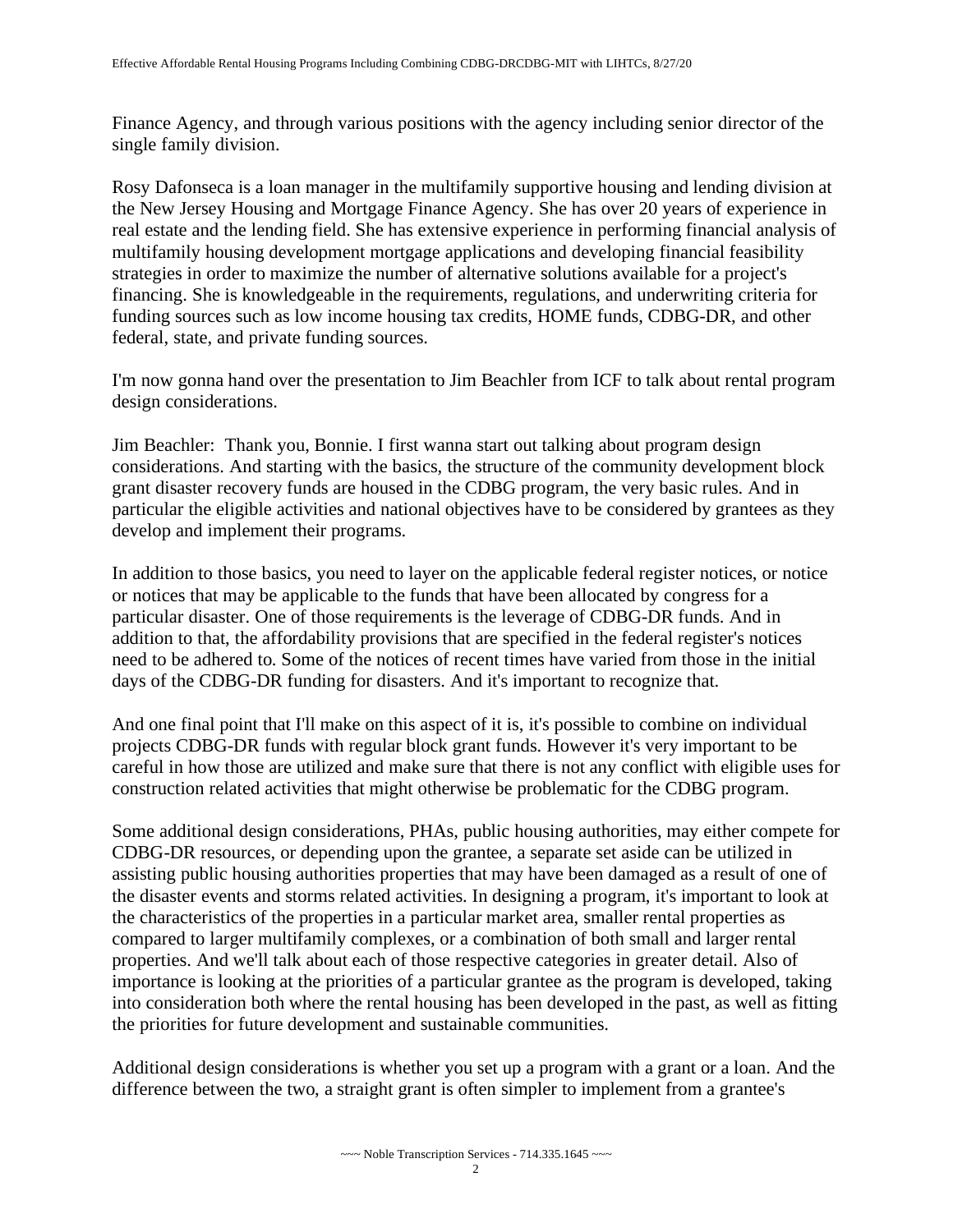standpoint, as well as for the development community that a grantee is working with, versus a somewhat more complex loan structure. However there are some definite advantages from a grantee standpoint if a loan structure is set up, in that it can generate additional resources for the grantee for use for other CDBG-DR eligible activities that may be fundable with the additional program income.

 As far as payment options if it is a loan, there are alternative ways to structure that, including a grantee needs to account for that with staff resources servicing loans for the duration of the portion of annual cash flow, alternatively a required monthly payment, and in addition there can be some full forgiveness provisions depending upon the desire of the grantee as specified in their action plan and as approved by HUD in the review of that action plan and plans to implement their program. Once again there's the benefit of the cash flow payment and program income. A affordability period.

An additional design consideration is sizing the amount of CDBG-DR funds that would be allocated to an individual project. And that may vary depending upon the structure of a program for smaller properties, small number of units, versus larger properties that may be priorities for a particular grantee. And to date many grantees have fixed an amount available per unit. Alternatively there is gap financing with the parameters set forth in the action plan of a grantee. Regardless of the structure of a grant or a loan amount, the assistance, the federal assistance that is put forward for a particular project to make feasible has to be determined to be reasonable and necessary for the amount of funds that are provided for a particular project.

Some aspects of small rental properties that are important to consider. Typically smaller rental properties are in the one to four unit category, which primarily comes from how those properties are financed in the real estate market today. One to four units are considered residential in the finance industry, whereas the larger properties are considered commercial. Needless to say, for these properties as well as all rental properties financed with CDBG-DR funds, an environmental review needs to be completed.

 plain for the -- in order to utilize the federal funds. There are some complexities in the financing Frequently for properties elevation requirements come into play depending upon where the property is in relationship to the flood plain. And those requirements would be specified in the federal register notice, but typically it's above the certainly usually three feet above the flood of duplexes, particularly when you have multi-unit structures with upstairs and downstairs rental units. And so they have to be considered as the feasibility of individual projects are implemented. For the smaller properties, the prevailing wage rates per the Davis-Bacon provisions are not applicable for expenditure of the CDBG-DR funds.

 For the larger rental properties, categorized here in this presentation as five units and above, they are considered commercial properties in the finance industry. Some lenders and housing finance agencies will have a minimum of 15 units plus. And oftentimes the minimum for financing, depending upon the lender and/or the housing finance agency, may be a larger number, referenced here as 50 plus, but it depends on the housing finance agency and lender, depending upon what communities they're working in.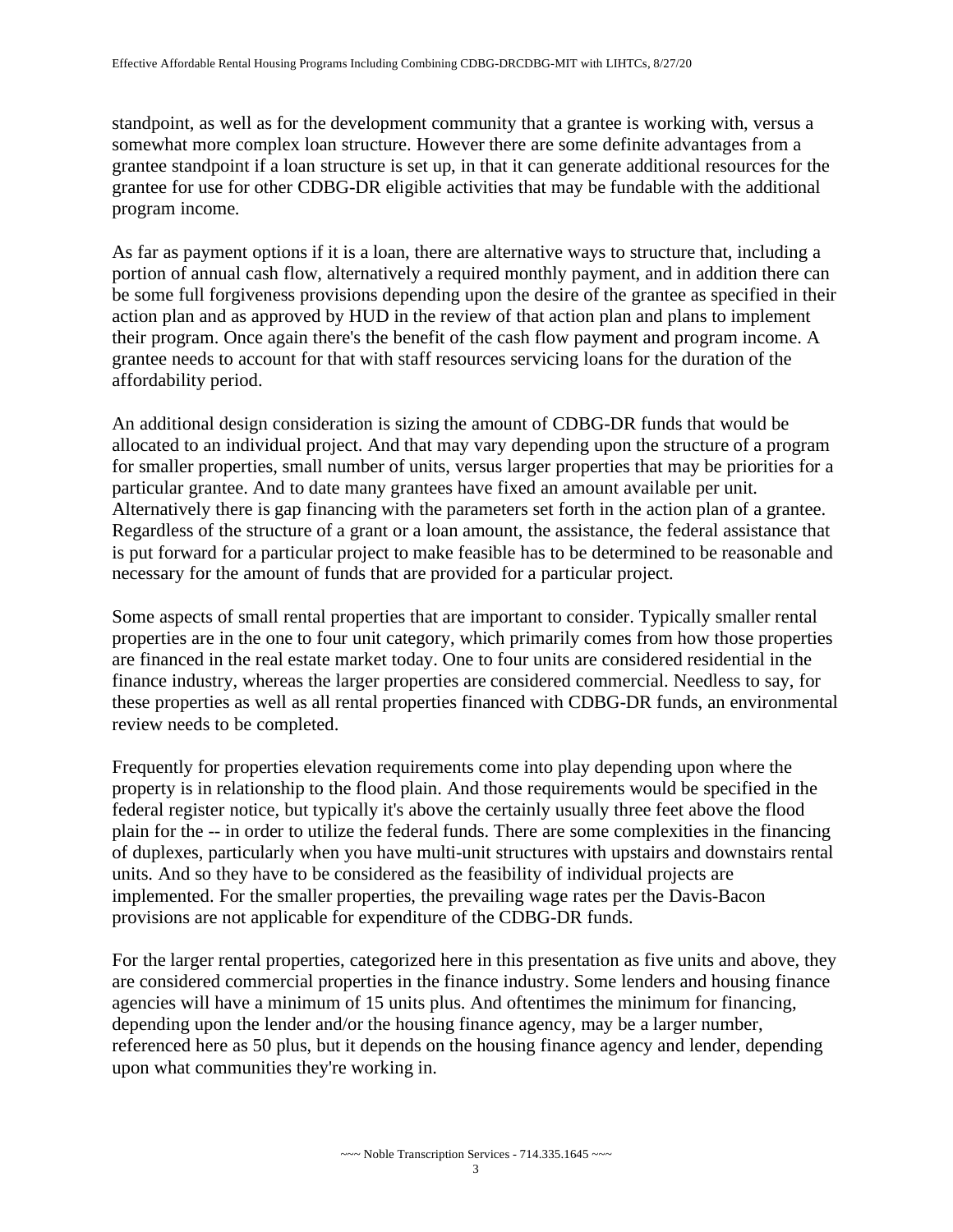Also required is the mandated environmental review per the CDBG-DR program. And that may be in addition to what a lender may require in the financing of the properties, which could include both a phase one and a phase two environmental report, depending upon what the circumstances of the individual property. And in contrast to the smaller properties, the Davis-Bacon prevailing wage rates are applicable for units that are eight units and above, or properties that are eight units and above. In addition to that, broadband is applicable to the construction and/or rehabilitation, substantial rehabilitation of properties in any one that is in this category.

 Rehabilitation and construction considerations that have to be incorporated into your plans construction contractor in setting up the job in particular on a larger construction site. There may include making sure that construction costs are market based. The policies and procedures of a grantee need to incorporate cost verification, including the categories of profit overhead in general conditions of a general contractor. The general conditions being the cost associated for be a trailer and related activities. And the overhead for general contractors being the work that is affiliated with putting together the project and administering a project, including the payroll that might be included in the Davis-Bacon wage rates for the workers on the sites.

 In addition to the upfront cost verification, if there is a change order, it's important to have a policy and a process for the evaluation of change orders that might occur as a result of activities that are uncovered in the construction process. As far as best practice goes, third party verification is considered a best practice for the cost estimation and related work. It could be an architect, it could be a cost estimator. And depending upon the staff capabilities and experience, could be incorporated on staff. But typically a best practice is to have a professional qualified in that area. Many of the housing finance agencies will have professionals on staff that handle that function and make sure that it's market based as costs are evaluated.

 any local building code requirement that otherwise may be required. Lead based paint remediation is another important construction consideration, construction and rehabilitation consideration. And both lead and asbestos assessments must be conducted for properties that were built before 1978. The remediation work needs to be incorporated in the rehab specs for a particular project. And any remediation of lead needs to be conducted by a certified lead contractor, one that's certified within the state and market area to do that type of business. In addition, it's important to recognize that the firm that completed a lead based paint assessment cannot be the firm that does that remediation work. It has to be a separate and distinct party that completes that work. And finally the properties must be brought up to applicable local codes. And the contractor and/or owner/developer needs to take that into consideration, meeting

 funded activities include Energy Star, Enterprise Green Community, LEED, the ICC Another rehabilitation and construction consideration that has to be taken into account is the green building program requirements. And that needs to be an industry recognized standard that has achieved a certification. The specific programs that have been qualified for CDBG-DR requirements, the National Green Building Standards, as well as EPA, and other requirements that might be submitted depending upon the grantee to HUD and deemed accessible in a review of the action plan of a particular grantee. And not required, but green building standards are recommended for CDBG mitigation grant fund activities.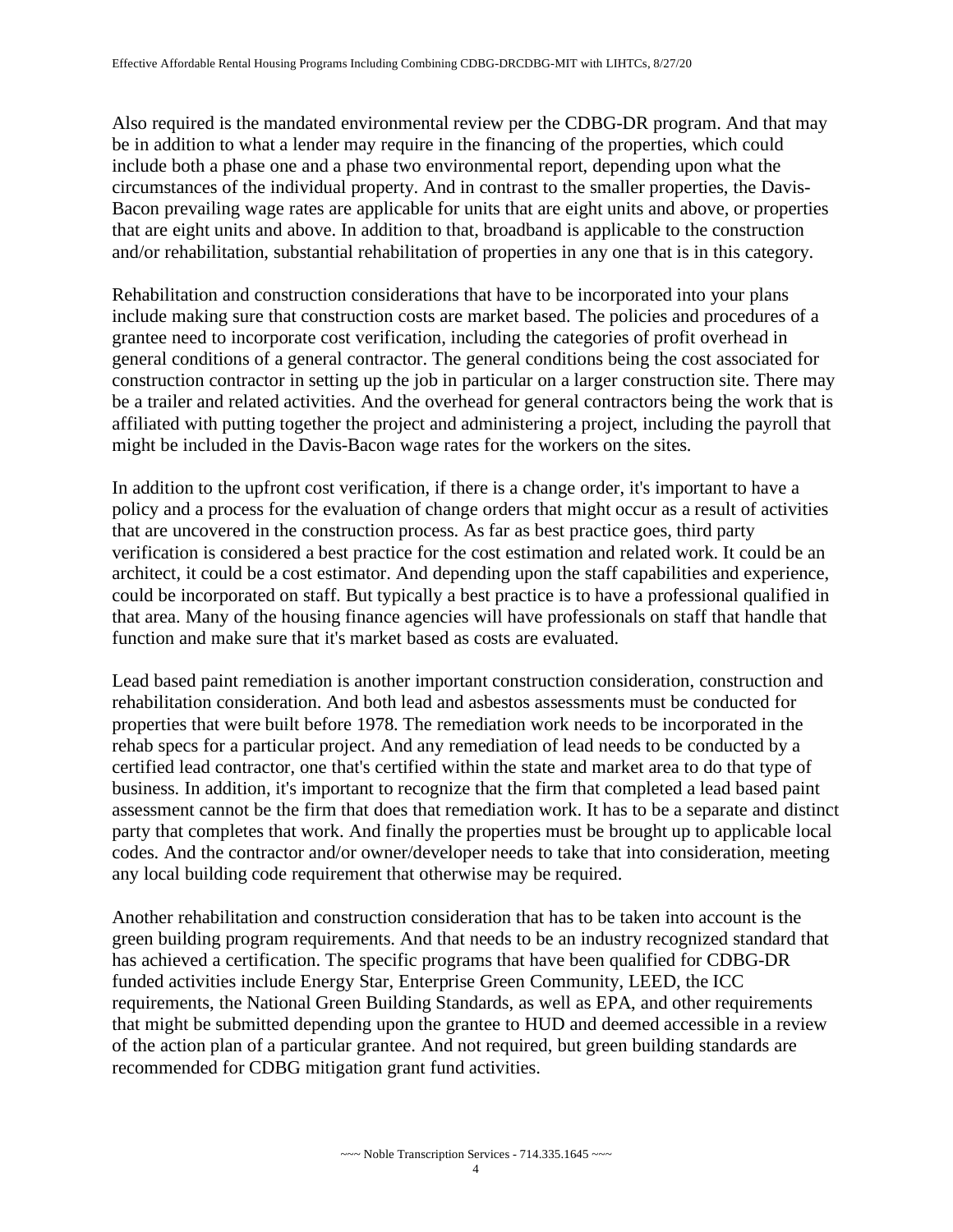For properties that are not substantially damaged, and typically substantially damaged is defined is 75 percent of the replacement cost of a property. The utilization of the HUD CPD green building retrofit checklist can be used to meet that standard. There is a link in the back of this presentation to an overview of green building standards that was utilized at a prior CDBG-DR problem solving clinic that can provide additional information for those of you that are interested in this topic in a much greater detail.

Additionally broadband is required for all substantial properties. And the citation here is the one that I mentioned, 75 percent of replacement cost of a property and for properties that are five units or more. And this requirement was implemented for all grantees beginning in 2016. And depending upon specific circumstances, a grantee can request a waiver based upon project location, the location of a project, if it's determined to be not feasible, if the cost of such an activity would be a financial burden, an unnecessary financial burden to the project, or if it's proven to be infeasible in a substantial rehabilitation property where it just from a construction standpoint or rehabilitation standpoint ends up being problematic. One thing I wanted to mention on the prior slide that I neglected to was for energy -- for the older and also the rehab activities, you can -- it's encouraged that Energy Star labeled, water sensed, and related requirements can be part of the green building activity.

For occupied properties there may be instances where some of the units have been damaged and need to be repaired, and there is some occupancy of the particular property. The provisions of the Uniform Relocation Act will be applicable. In those circumstances it's suggested that you effectively communicate with the CPD representatives that a grantee is working with. Very important to have knowledgeable staff implementing these requirements, and that they're effectively communicated to the applicants for grant funds, and that those same requirements are effectively communicated to the tenants that may be occupying the property during a rehabilitation and/or need to be relocated because of the rehabilitation or construction activity. So it's very important to make sure that that level of communication between all parties is effectuated.

 provision is defined as one year from the date that a grantee requests a release of funds from HUD. So from one year thereafter, if it's after that year period, and a waiver is obtained, then that The other point as far as URA related activity, Section 414 of the Stafford Act is applicable for all displaced tenants. In recent years there has been a HUD waiver available, provided that a particular project is commenced one year after the presidentially declared disaster. And that could be the way that program is administered. Otherwise displaced tenants would qualify for a URA replacement housing allowance. And that payment amount varies depending upon whether a tenant is low income or not. But needless to say, it allows for up to 42 months of assistance, as well as moving and related costs for the tenant.

Previously briefly mentioned the Davis-Bacon prevailing wage rate for eight units and above. Very important that the appropriate costs are incorporated into the construction budget so that the contractor and the owner are on the same page as what the costs are, and that the workers working on the site are paid the prevailing wage rates applicable to a particular market. And the program administration, you need to have effective implementation and monitoring of the payment of prevailing wage rates. That includes review of payrolls and statements of compliance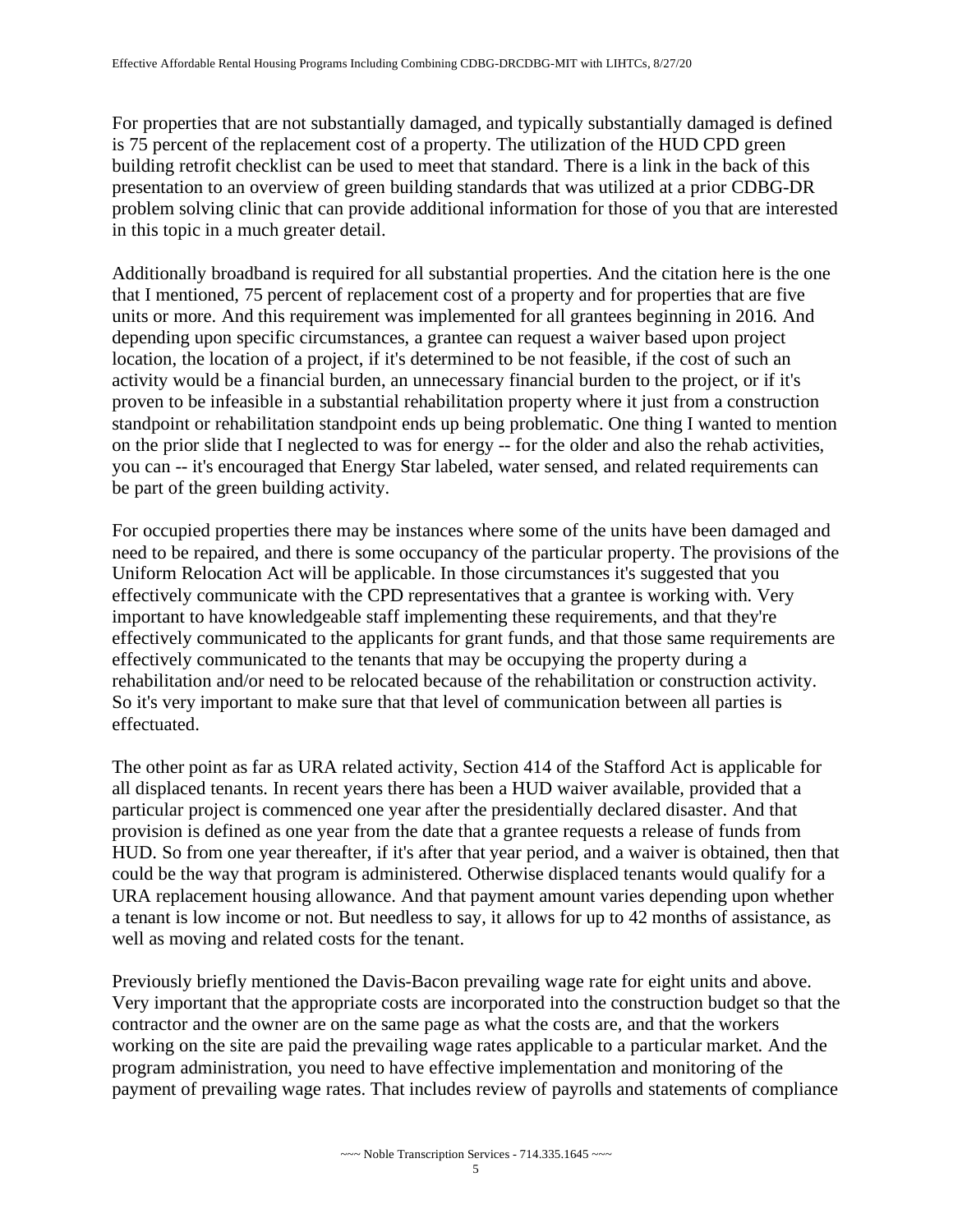at the site, making sure the appropriate project signage is included on site, and other pertinent requirements.

 be it rural, urban, and related kinds of locations. It would include PHA residents, low and very In addition to the Davis-Bacon wage rates, it's important to have a Section 3 plan in place for the construction related activities, including the work opportunity -- work and training opportunities for residents of the defined Section 3 market area that would be applicable depending on where the grantee is located and how the Section 3 area is defined to meet the circumstances of a state, low income residents, in metro and non-metro areas.

 particularly in those grantees where there's a large number of projects to manage. It's important included with those payment requests. The construction and rehabilitation process needs to be actively managed, including inspections. And that means keeping a schedule to monitor the construction, to identify the responsible parties, and the requirements that need to be implemented for each draw request. That's to specify for the owners, developers, and/or contractor and related parties, when draws will be done, and the specific way that they will be implemented. They need to be either on an AIA form or similar form that articulates the appropriate cost. And the backup documentation needs to be

 unforeseen conditions that arise during the course of the rehab or the construction, there's a for the fact that sometimes things happen, and it's unforeseen, and you have to monitor the As far as change orders during the construction period, needless to say, a best planned project oftentimes takes twists and turns. And it needs to be effectively managed so that if there are process to address those, including an evaluation of any additional costs that may be deemed appropriate for a particular project. Oftentimes, and I think the team from New Jersey will vouch construction in order to make sure they get to the point where the project is completed and ready for occupation, with all the permits and related documentation that's needed to occupy a property. And finally on this slide, the closeout process needs to be specified so that owners and contractors know what information needs to be submitted in order for final payments and closing out of a particular grant is specified.

One final thing on the program design consideration, depending upon the circumstances in the community, many grantees set aside specified amounts of funds for special needs initiatives to address populations that otherwise were damaged and/or wanna be assisted as part of the rebuilding process of a community. I think the folks from New Jersey will talk to their efforts in this special needs set aside for their properties. And the particular circumstances need to be properly accounted for in the underwriting of a project. And typically that requires unique analysis to understand the population and the needs of the population, and effectively set up the properties for the long haul, so that they operate effectively.

Multiple resource transactions, the leverage requirements include a whole array of different funds. And that can include private sector lender or housing finance agency funds, insurance proceeds, HOME funds, national housing trust funds, and related kinds of resources from state and local participants. Leverage is encouraged. Needless to say, they have to be properly accounted for in a duplication of benefits analysis to affirm once again that the disaster recovery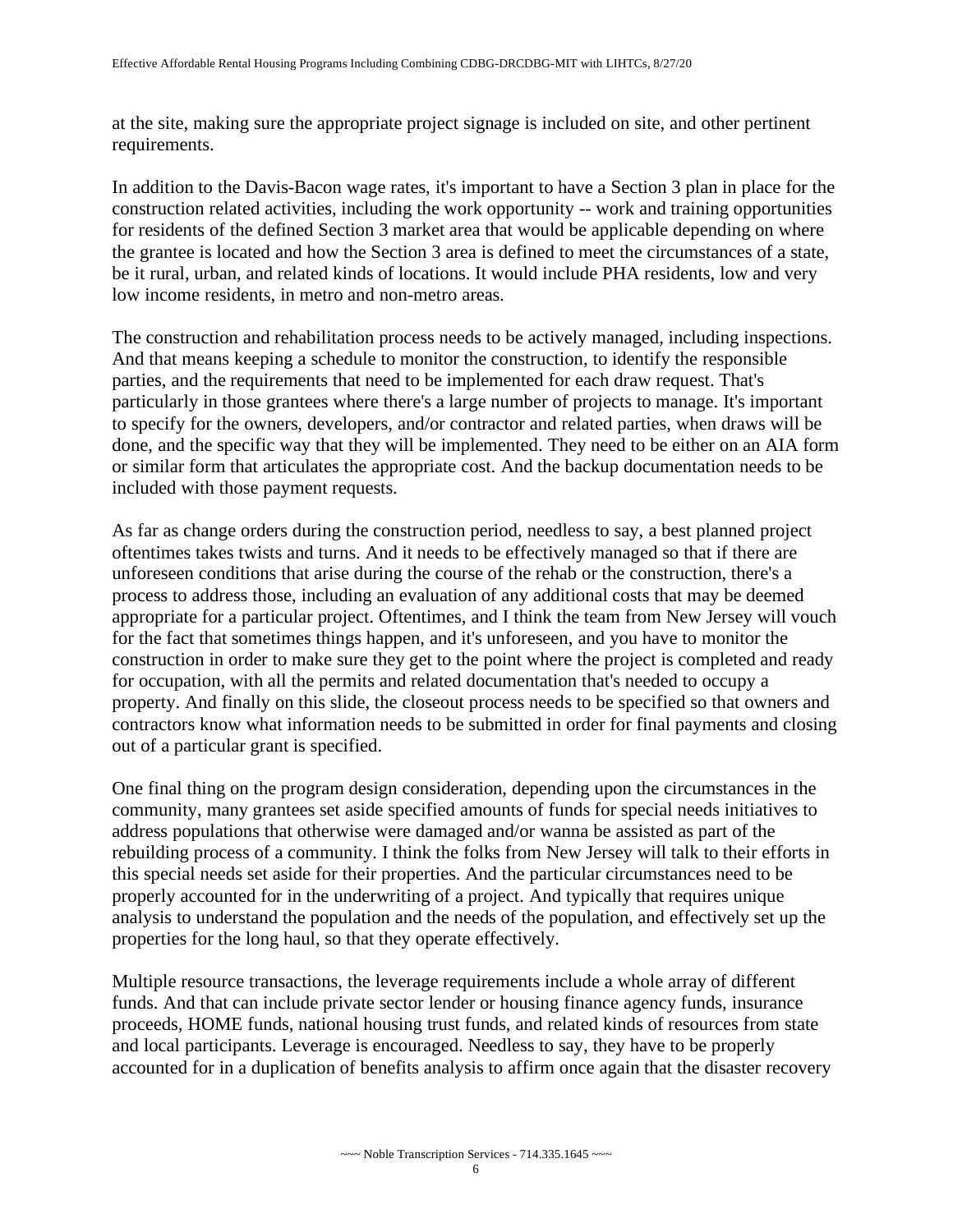resources, the CDBG-DR resources, are deemed reasonable and necessary to complete the project.

Additional underwriting considerations, the minimum affordability period per recent HUD notices for rehabilitation, eight plus units it's 15 years, or new construction properties of five units and above it equates to a 20 year affordability period. The notices clarify the affordability periods and amended alternative requirements, and can be reviewed for additional detail. The definition of affordable rents that many grantees have chosen include HOME fund rents, Section 8 existing fair market rents, or low income housing tax credit maximum rents.

One of the importance of choosing a specified category of rents has to do with the operating period of a project, to the extent that you can utilize one of the three here just as a possible suggestion. The changing of the rents during the operating period is provided by an external party in the case of the HOME and the Section 8 existing market rents. That would come from HUD through their publications. And the low income housing tax credit maximums could be derived through IRS publications and/or through the state housing finance agency administering the low income housing tax credit. So it's important to design for ease of execution for the operating period for both the grantee, as well as the owners of those properties.

 Also included in the underwriting related issues to consider is looking at the maximum rent that upon the circumstances. But to the extent that it is lower, that has to be taken into consideration might be attributable based upon one of those categories versus what the market rent is. So the market rent may potentially be less than or quite frankly it might be quite higher than depending so that the properties is properly structured from an underwriting standpoint, and proves to be financially feasible over the 15 or 20 year period of time of affordability.

One of the provisions of the DR, the community development, the block grant DR monies, is that once a tenant is qualified as an eligible tenant, their income may increase. It's not necessary, unlike some other HUD finance programs such as the HOME program, where annual evaluation of a tenant's income is required. In the CDBG-DR initiatives, the tenants once qualified, is qualified as an LMI until such as they end up moving from the property.

 program is an excellent source of leverage for DR funds. Critical to that utilization is a I wanna talk for a couple minutes before turning it over to the folks from New Jersey about the use of low income housing tax credits and disaster recovery funds in the so-called piggyback transactions where the combination of resources are used. The low income housing tax credit partnership with the tax credit allocation agency in a particular state. And the source of credits can be from an allocation to the state which currently is \$2.70 per capita to the state, as well as from the so-called 4 percent credit that may be available to developer owner that comes from tax exempt bond cap that's attributable to an individual project.

 certain instances there have been a separate allocation from congress that could be used Effectively utilized with many of the grantees are the tax exempt bond finance transactions. In particularly in Hurricane Katrina and Rita, there were so-called go zone credits that were outside of the normal allocation. And also of note is the possibility that congress allocates additional tax exempt bond cap to a particular state that may be used to finance properties in the market area.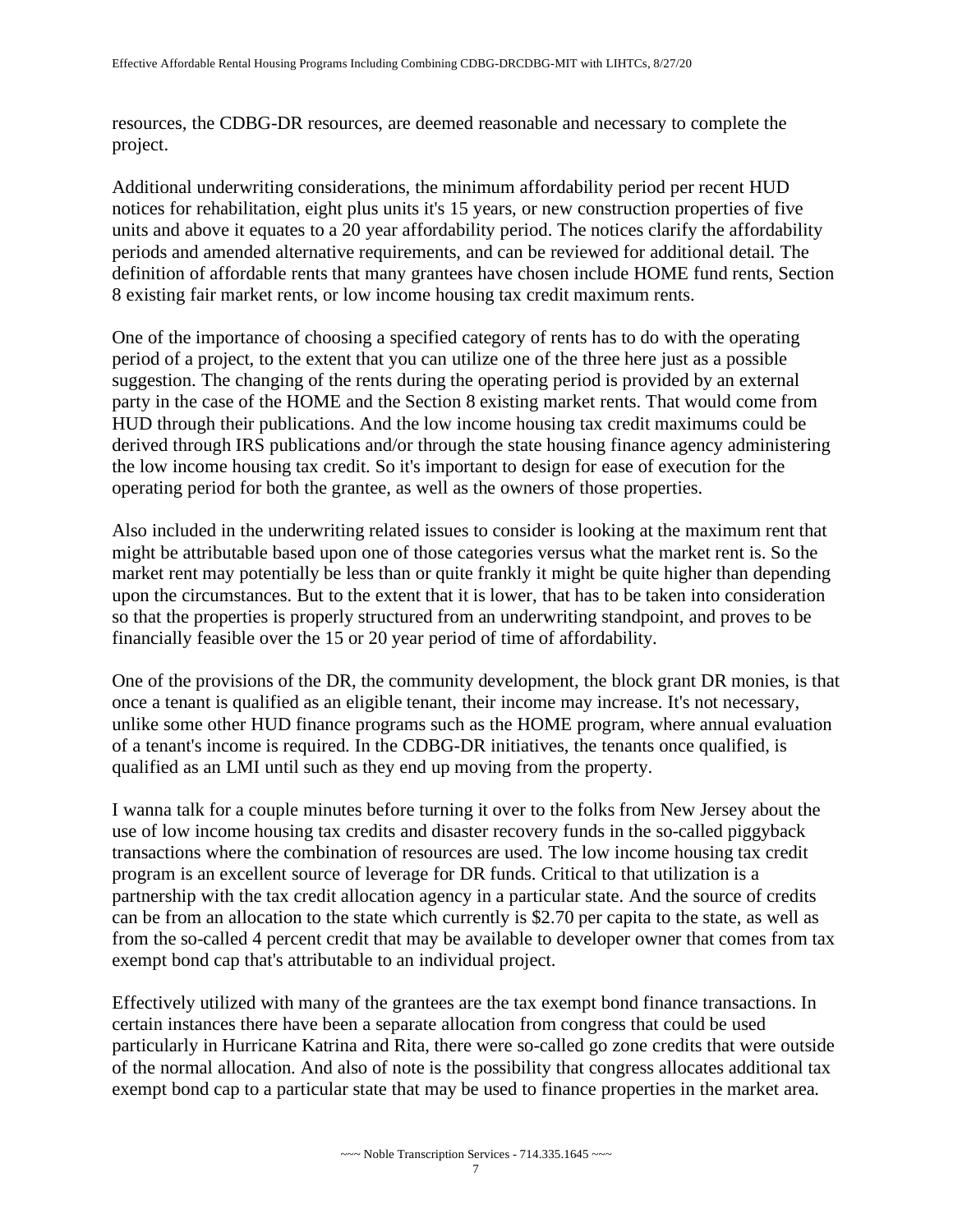The tax credits translate into equity proceeds. They pay for project cost and are based from a pricing standpoint on local market conditions, as well as the project structure, strength of the developer, etc.

Currently the average price in the market is somewhere in the range of 90 cents on a dollar. So using a -- and that's per tax credit. So to the extent for instance using an example where there's \$100,000 of tax credits allocated, they would be available each year for 10 years, so 10 times 100,000 would be a million dollars' worth of credits. At 90 cents on the dollar. That would translate into \$900,000 that would be available to repair and/or construct a property in CDBG-DR funded project.

Some important considerations, using low income housing tax credits is how the request for proposal process works for a grantee, as well as for the state housing finance agency. Needless to say, housing finance agencies have been partners with grantees across the country in the disaster recovery efforts. However it's important that the timing is coordinated. Sometimes it is different, the respective request for proposal processes implemented by the allocating agency as well as the grantee. To date there are I believe 24 states and territories that prioritize disaster recovery in their qualified action plans, the so-called QAPs of a respective state.

As far as underwriting options go, they include utilization of the grantee staff, coordination with the housing finance agency staff that otherwise underwrites all of their tax credit and/or tax exempt and other financings, or alternatively contracting out to a third party. And one of the complexities of syndicated low income housing tax credits has to do with how reserves are set, operating reserves, reserve for replacement requirements. And all of these considerations require close coordination with the state tax credit allocation agency staff that are implementing the tax credit programs. These requirements might be different for, needless to say, the larger properties than they are for small properties that are funded with disaster recovery dollars.

Asset management and long term affordability provisions, the properties financed are -- need to be effectively operated for a 15 or 20 year operating period at a minimum. Some tax credit deals require 30 year and/or longer in certain states, 15 years minimum for eight or more units, a 20 year period for new construction, as mentioned earlier in the presentation. And once again this is very important to communicate to the owners and appropriately documented in written agreements with the owners and/or developers of the property. The HUD notice specifies a recorded deed covenant or similar mechanism be utilized in the implementation and utilization of the DR funds.

Low income housing tax credits don't by themselves trigger cross cutting federal requirements, unless the tax credit agency requires it on their own. But when CDBG-DR funds are used, you must comply with the relevant cross cutting requirements including environmental and the prevailing wage rates previously mentioned. And needless to say, there's some costs associated with the monitoring of those requirements that need to be incorporated by all parties associated with that.

The property managers and owners are key to effectively implement the applicable requirements during the compliance period. Asset management staff of grantee have to monitor those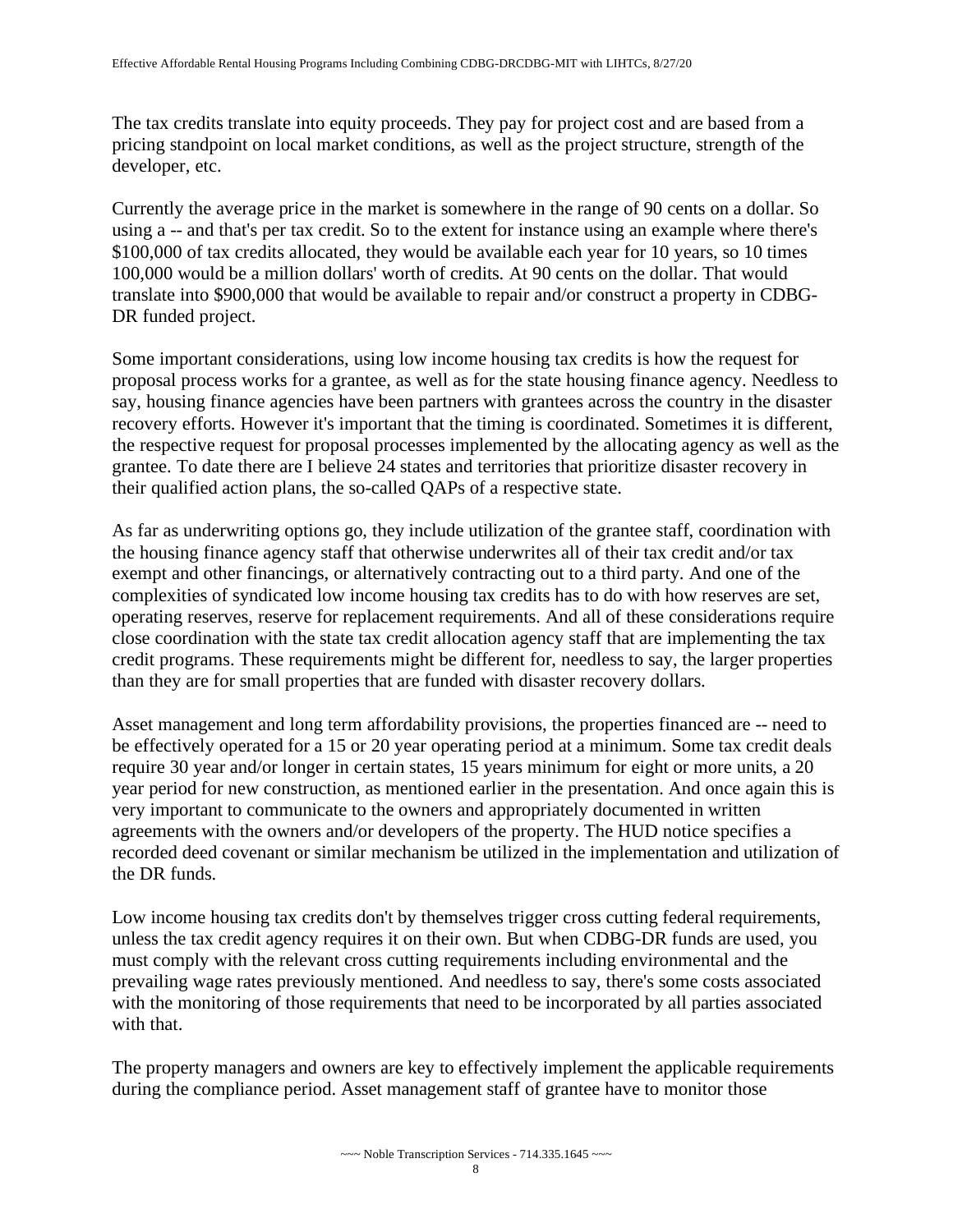provisions. It's not as simple as completing a project and closing the books on it. It's once funded, it has to be monitored for the 15 or 20 year plus period of the CDBG-DR compliance area. Oftentimes this ties in directly with the housing finance agency staff who monitor their tax credit projects and/or bond finance transactions. But the importance of all this is that the grantee otherwise may run the risk of having to repay the grant funds if an effective asset management plan is not put in place and utilized for the long haul.

 So before turning over to Rosy and Laura, I wanted to just reference a few high level takeaways. The experience of grantees in the implementation of the CDBG-DR programs is there is much to be learned from folks. And for those that are new grantees and new staff, it's important to tie into those that have learned in their programs what you can and swap information. The program design, there's some key decisions that you really have to take into consideration, careful consideration, in setting up a grant program. And in turn the construction period needs to be effectively managed, as well as the operating period for the longer term. So with that, I will turn it over to Laura Shea.

Laura Shea: Thanks, Jim. I appreciate that. Good afternoon, everyone. I'm glad that there's so many attendees on this call, as this can be a very complicated process to go through. As Jim mentioned, I'm currently the chief of legal and regulatory affairs with the HMFA. In a prior life, right after Superstorm Sandy hit, I moved over to the Department of Community Affairs, which was the grantee for the state of New Jersey for the Sandy fund. So I had experience on both the grantee side and with the agency who was the subrecipient of those funds. And again as Jim had mentioned, I'm working in tandem today with Rosy, who is our loan manager in our multifamily and supportive lending division, which was the division that really oversaw the activity on the fund for the restoration of multifamily housing. That was our biggest program here.

 eight years from the anniversary of Superstorm Sandy. The storm him on October 29th of 2012. I'd like to just give a general overview of the HMFA and the role in the recovery from Superstorm Sand, and then turn the presentation over to Rosy who will give you some real detail and some personal experience about how our program actually operated. And then I'm gonna circle back at the end with some of the points that Jim had raised about some of the nuances of the federal requirements that are incredibly important to learn early in the process. It will make your lives tremendously easier as time goes on. And I'm saying this at this point, we're just about And eight years later we are still -- HMFA is almost done, but there are still recovery efforts underway here in New Jersey.

 went into our -- again I'll reference it as FRM, it's the fund for the restoration of multifamily Across the board New Jersey received a little over \$4 billion in CDBG funding -- CDBG-DR, excuse me, funding. And pursuant to the original action plan and some subsequent amendments, approximately \$870 million was allocated to rental housing programs. Of that \$870 million, the HMFA was allocated approximately 743 million of those dollars. So we had a big chunk that housing. We did all large projects. We did not undertake any project under 25 units in this program. We did have a \$30 million set aside within that program specifically for public housing authorities, which I'll talk about in a little more detail, that presented some unique challenges at least here in the state of New Jersey.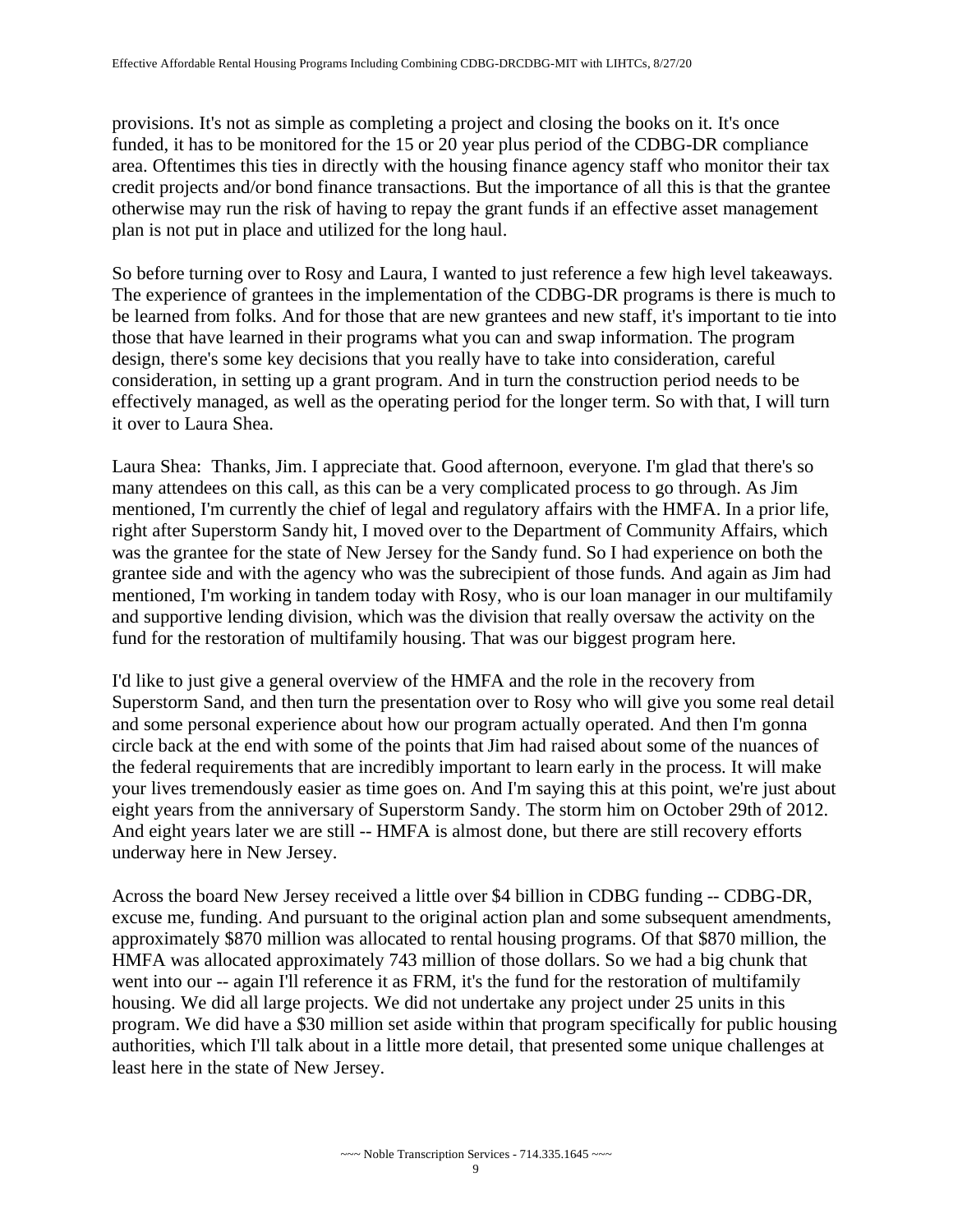We also had a separate program with an allocation of \$60 million called the Sandy Special Needs Program, that was dedicated specifically to the funding of special needs projects. And we were able to tie that on some level with the FRM program, but we also had projects that were funded solely out of the special needs program. And again, Rosy can speak more to that in a little bit. And then we had a Sandy Homebuyer Assistance program that really was more an incentive for renters to purchase homes in the most impacted counties. But our focus today will really remain on the FRM and the Sandy Special Needs.

 way -- we didn't try and reinvent the wheel. It was a way to get developers aware of the fact that possible. Just for purposes of full disclosure, in 2013 when the original action plan for our grant was approved, we were under a two year spend clock. So the marching orders that we were given were that all of the funds that we were allocated had to be expended within two years of that first drawdown. So we knew that we had to move quickly and effectively to get these dollars out to our community. And based upon the time frame, what we chose to do in New Jersey was really model the FRM program to our other subsidy programs that we use in our multifamily division, so that our development community was aware of the application process and our agency requirements. And then we layered in the federal requirements on the Sandy money. But it was a we had these subsidy dollars coming in, and get them interested and ready to go as quickly as

And Rosy and I will talk a little bit more about some of the experience about learning those requirements and really teaching the development community about those requirements as well. Because they are creatures of habit and they know how to do things a certain way. And it was challenging on some level to get them, the development community, to understand why they had to without question comply with some of the federal requirements. And that's a very important piece that the developers have to understand.

 not have -- and Rosy will correct me if I'm speaking out of turn -- but we had very few of our So again, for background purposes, the FRM program virtually funded new construction. We did affordable projects that were damaged by the storm based upon where the storm hit in the state. So our perspective is really focused on new construction of projects, not so much rehabilitation of any of those developments. And we were constrained by the action plan to fund within nine counties in the state. HUD came in and did their assessment and identified nine counties that they deemed to be most impacted. So pursuant to the action plan, the monies that we were allocated had to be utilized on projects within those nine counties.

As Jim had mentioned about the use of federal low income housing tax credits, this agency is also the allocating entity for the state of New Jersey for the tax credit program, which made our lives very easy in that we developed the QAP and have control over when the funding rounds are offered to the development community. So when we knew that we were going to be getting the DR funding coming in to build this affordable housing, our agency board approved a special round of 9 percent tax credits so that we could take in -- we don't have a priority in our qualified allocation plan for disaster recovery. But knowing that these monies were coming in, we held a special round for developers to come in to apply for 9 percent tax credits.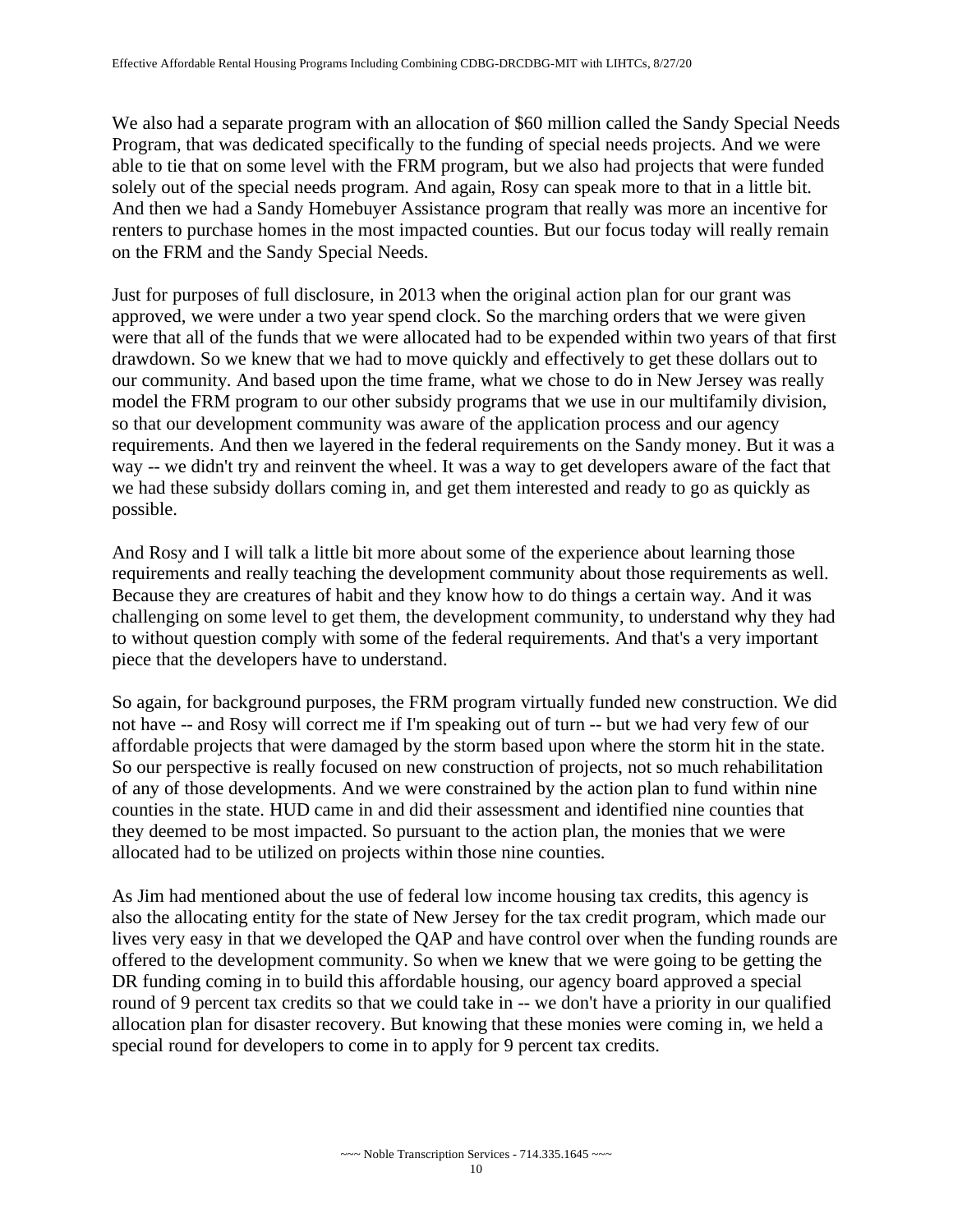counties, and be able to comply with the other requirements, the green requirements, Davis-But again, based upon the criteria of the DR funding, primarily they had to be in the nine Bacon, whatever the circumstance may be. So that is unique maybe to New Jersey. I'm not sure how many of you are -- have capacity to control the tax credits. But it definitely helped streamline our process so that, as I said, we tried to keep our multifamily process in place, our tax credit process in place, and layer in the requirements of the subsidy, so that we could get the dollars out as quickly as possible.

Again as Jim had mentioned, the 9 percent tax credits generate in equity about 70 percent of the development costs on our projects. So the award of 9 percent tax credits, coupled with agency financing, coupled with the DR money, allowed us to really leverage the DR funding as much as possible, so that we could help as many developers and create as many affordable units as possible with these dollars. I think to date we're at about 6,800 units created as program comes to a close.

 make the project infeasible. So again, utilizing the existing framework that we had, we tried to Again, we have a statutory requirement that we cannot make grants to developers. So all of our funding was offered in the form of a cash flow loan. We were very cognizant about the complications of program income. And it was best suited to the development community to allow them to use the DR funding as a subsidy source, so that they were eligible to qualify for an agency mortgage and the tax credits, and that the debt service wouldn't be such that it would get as many developers interested and willing to create these affordable housing developments throughout the nine counties.

 I'm gonna turn it over at this point to Rosy, to let her talk a little bit about the process of the application and what our multifamily staff did in reviewing and confirming the underwriting. Another point that Jim had mentioned, this agency was able to really utilize all divisions that currently exist. So we have our multifamily staff, our tax credit staff, our technical services division, really the folks are our engineers, and our architects. So they reviewed all the plans. They were able to do the inspections. We were able to really fulfill the requirements of the program with existing staff. So we didn't have to go out and hire anyone else.

But Rosy, if you want to walk folks through what the application process looked like and how we handled it, I think that would be --

Rosy Dafonseca: Thank you, Laura. As Laura mentioned, my name is Rosy Dafonseca. And I'm a loan manager of the multifamily and supportive housing lending division here at the New Jersey Housing and Mortgage Finance Agency. NJHMFA's multifamily division is comprised of individuals who specialize in finance, mortgage lending, real estate development, and community planning and development. Our goal is to finance safe, decent, quality, affordable housing units for families, seniors, and special needs individuals. The CDBG funds allowed us to achieve this goal in an efficient and accelerated manner.

The multifamily division plays an important role in reviewing the project's capital stack or funding sources, and what uses these funds will be utilized for. So a developer needs multiple sources of capital to fund an affordable housing development. It's important to align the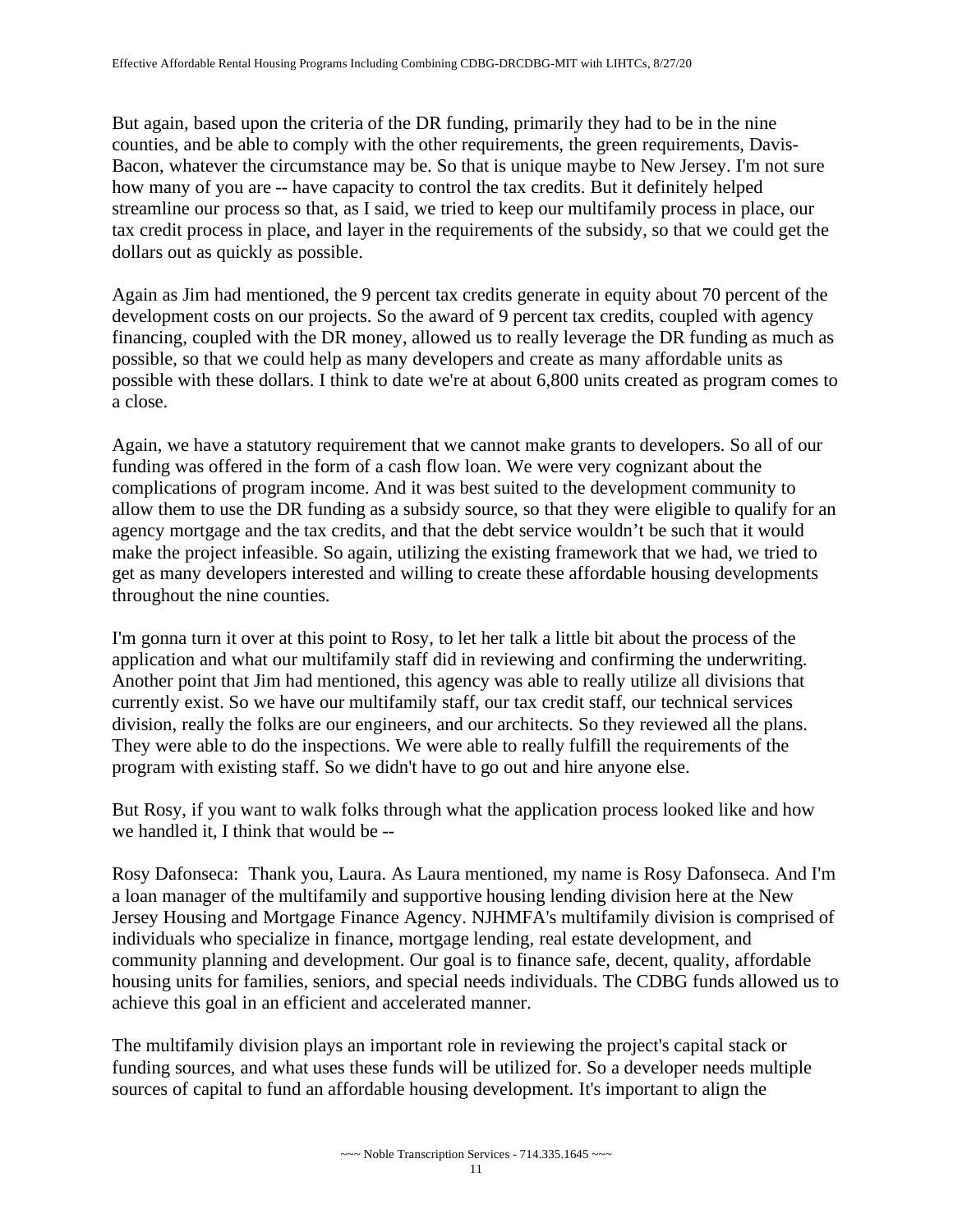requirements associated with all the different funding sources that we underwrite to. With CDBG funds, NJHFMA was involved in creating guidelines for the program, which allowed us to be specific to NJHFMA's goals and requirements, in conjunction with the goals and requirements of the CDBG program.

 In terms of the application submission process, we wanted to make sure it mirrored our regular application process in order to avoid any confusion that may make the process less efficient or possible. Since the funds were so well-received within the development community, we did come up with deadline dates for the submission of applications for the CDBG tranches that we offered, specifically for those projects that were applying for the CDBG funds in conjunction with our competitive 9 percent tax credits, since the percent 9 tax credits round had its own application submission date.

We created specific checklists for use of the CDBG finance projects that were able to be specifically listed with certain documentation that we require that pertained only to that project.t So those were some of the things that we did in order to make the program more efficient and user friendly to the developers that we service.

The next slide goes into the types of financing that we offered with the program. So it was important for us to be able to provide an array of financing options that could be used with the CDBG funds. Of course our most popular one that we've mentioned several times today is our 9 percent or 4 percent tax credits. So as many of you are aware, financing is made available through the sales tax exempt or taxable bonds. And the tax exempt bonds are eligible for 4 percent tax credits which are noncompetitive. And the taxable bonds can be used with 9 percent tax credits which are competitive.

So the tax credit program was created as an incentive to developers and investors to create more affordable housing. And the benefits of the program have helped to generate affordable housing. The use of CDBG funds in concert with the 4 percent and 9 percent low income housing tax credit program was integral in increasing the number of affordable housing units that New Jersey was able to provide. We also provide multifamily revenue bonds where we offer construction only, construction impermanent, and permanent only financing options to our developers. And then outside of that we have bond financing which we call our conduit bonds program. And in this program borrowers will secure credit enhancement and HMFA would issue the bonds on a pass through basis on behalf of the borrower.

For the CDBG funds, we also have standalone CDBG funds. So there were two standalone options that our developers were able to take advantage of. The first was our public housing authority set aside. And the public housing authority properties were seeking FRM funds to repair units that were made uninhabitable or that sustained direct damage as a result of Superstorm. Sandy. And so those units were given highest priority for this funding set aside. Also as Laura had mentioned, we had our Sandy Special Needs Housing Fund program which was also a set aside. And this provided capital subsidies to develop permanent supportive housing to special needs populations in the state of New Jersey.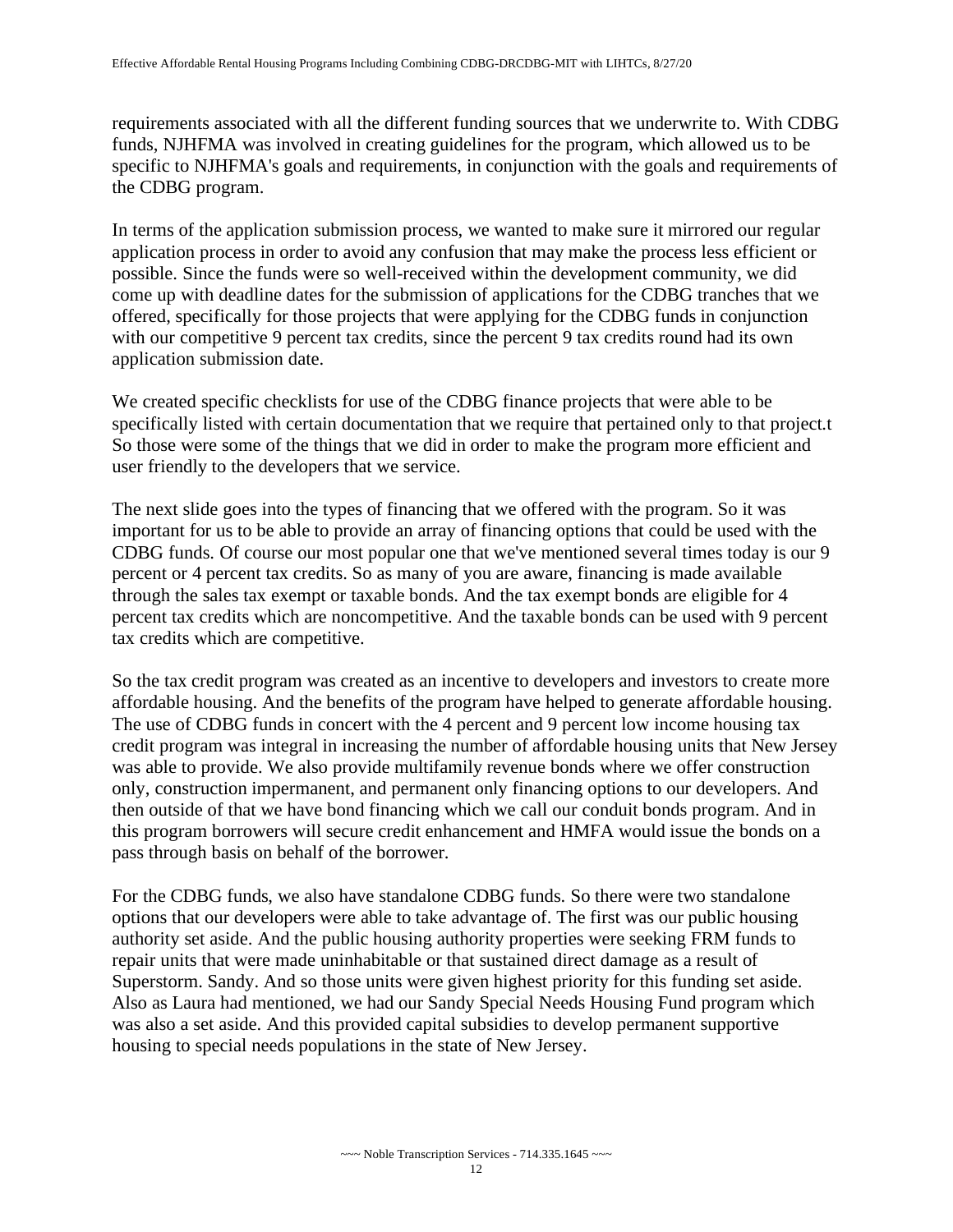Now on slide 37 we go into more detail regarding our Sandy Special Needs Housing program. If I could just take a moment just to go over the specifics of the program. This program was eligible to types of projects that included new construction, moderate, and substantial rehabilitation. The maximum subsidy per project could not exceed \$2.5 million. And the maximum subsidy for mixed occupancy was not to exceed \$170,000 per unit. It was available to projects receiving 9 percent or 4 percent tax credits. And the total allocation was \$60 million.

This program was able to be used on special needs only projects where the entire project serviced a specific special needs population, and was also able to be integrated into our larger multifamily projects, where a certain number of units were set aside for a special needs population. Those units that were set aside were able to utilize the Sandy special needs housing funds. This provided not only additional capital funds that are always desperately needed in multifamily projects, but it also was an important incentive to create a project that not only provided housing units to low income households, but also worked to integrate special needs individuals into the housing community.

Going back to the last slide, we also wanted to touch on the agency mortgage requirement that we had with the program. We were very adamant that in the event any permanent mortgage debt is needed for any project funded by CDBG, the first mortgage loan must be an agency provided permanent mortgage loan. It was important for NJHSMA to have a role in monitoring the project's long term financing. So that was an important requirement that we had. We also were very adamant that the terms shall equal the agency mortgage's financing and/or the low income housing tax credit requirements, whichever was applicable. And the term also could not exceed the affordable housing period.

The next slide, slide 33, we go into the maximum subsidy loan amount in the program. So the program was so popular with our developers, we really wanted to make sure the funds were able to fund as many units in different projects as possible. So this is what led to us establishing maximum subsidy loan amounts. So for 9 percent tax credit use, you were maxed at \$170,000 per unit. And a project maximum of \$5 million was established. We also wanted to ensure the project's feasibility within the program, which is why we were able to offer various types of loan options for the CDBG financing. So we provided construction only, permanent only, or construction and permanent loans.

 program, and how to best integrate them with our own state regulations and requirements, led to the financing commitments that were required for the CDBG funds. In the same manner we also wanted to be diverse in the housing populations that the program was offered to. So we offered it to family projects, as well as senior projects, and as we mentioned before supportive housing and special needs units were also able to take advantage of the CDBG program. So in conclusion, NJHFMA's commitment to establishing a streamlined application process, along with our attention to our guidelines and requirements of the CDBG a successful roll out of the program to the development community. And it also assisted our multifamily financing staff in being able to be productive in assisting the applicants in obtaining

I'll now turn it back to Laura. And she can go over some of the additional requirements that we had for projects that were utilizing the CDBG funds.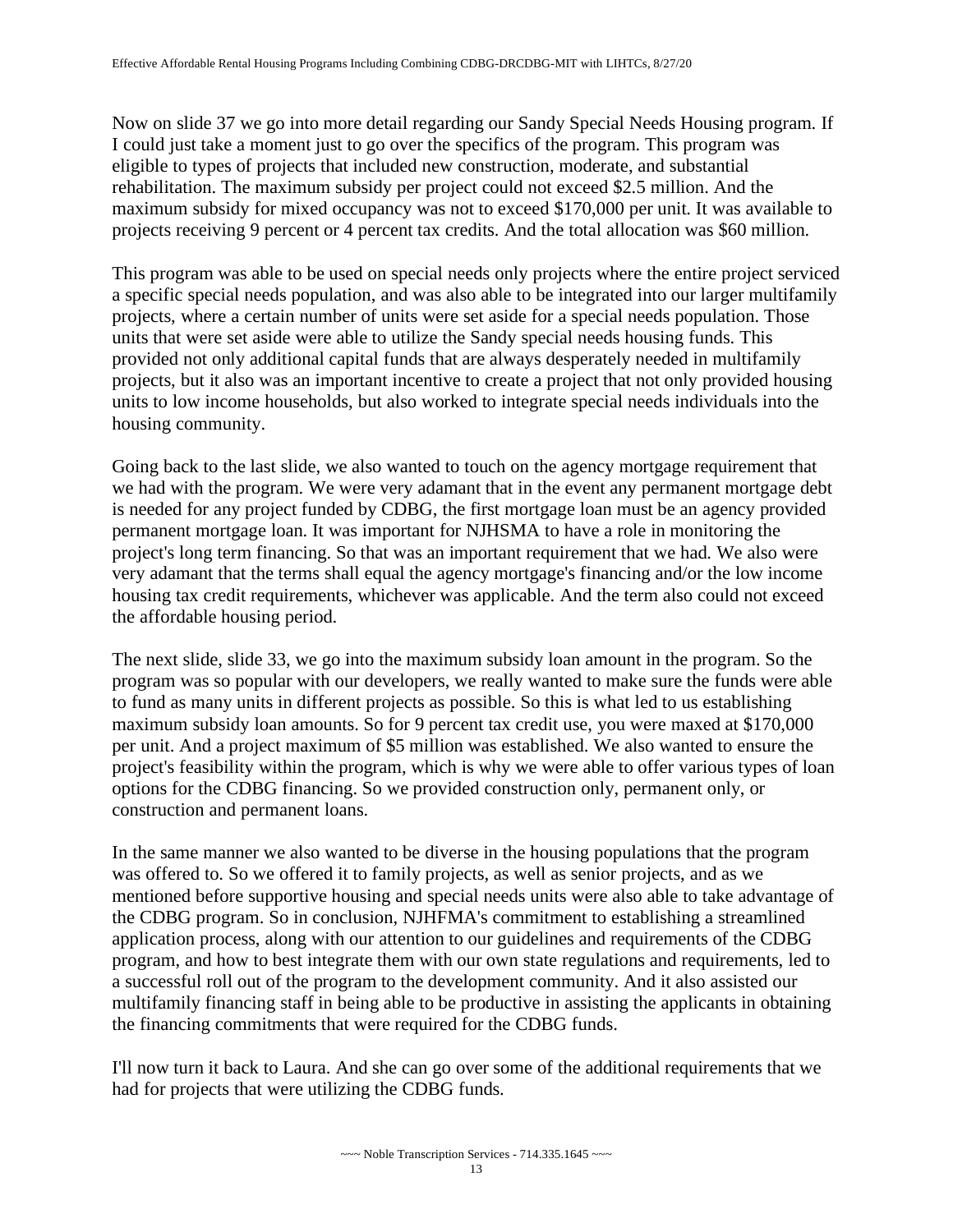Laura Shea: Thanks, Rosy. And Jim, if you would advance I think to slide 34, maybe 35. There we go. And I know -- I don't wanna take too much time here, but Jim had pointed out, and as we said, we've modeled the FRM program after our existing process. We at the agency had an established protocol for environmental reviews that we had started to use when the DR money came in, but then soon realized that the environmental review process under the DR circumstance is different than what we had required of developers early on. So we had to make some tweaks to our process there.

The Davis-Bacon requirements were also something that we had to educate the developers on as to what the requirements were and how they had to document certain aspects of the projects as they were unfolding. These were relatively new concepts to the development community. And word of advice, that if any grantee is getting money and standing up any kind of program like this, really try and find out what those requirements are in relation to your program. Because trying to go back after the fact and change course or find documentation, it's just so much harder after you have already started. And Jim, if you would advance to slide 35. We have some other requirements here.

 the Housing Resource Center requirements. That's an agency specific requirement. We have a sure that once -- you need to meet your national objective, but you wanna make sure that the One thing specific to New Jersey that I will point out, the second bullet, it says compliant with database and a website on our website that lists any unit of affordable housing that's available in the state. And we required our developers to post the Sandy units on that website, again making appropriate populations are aware of the fact that these developments are coming online. So that was one way that we thought that we would be able to statewide get the word out to folks that as these developments were finished and the units were posted, we were able to market and again get the word out to them equally and from north to south as far as that's concerned. And Jim, if you would go to slide 36.

The other thing that we undertook was making sure that developers held a priority for Sandy impacted tenants. Because so much of the rental stock had been damaged from the storm, we wanted to make sure that people who were impacted by the storm were eligible to have access to these affordable units. So we required in the marketing plan submitted by the developers that for the first 90 days of rent up, there were some criteria associated with it, but that if an applicant came in and they could prove that they had been impacted by the storm, they were given a priority for a unit in one of those developments.

So again, it's New Jersey specific, but I think there are some things that grantees need to think about before you launch into these programs just to make sure that you are helping truly the people that are impacted most by the disaster that you're dealing with. And Jim, I think I'm gonna turn it back to you now for a wrap up and then Q and A.

Jim Beachler: Thank you, Laura. Before we go to the Q and A, I wanted to talk about the CDBG mitigation grant funds, the MIT grant funds, and how they may be used in conjunction with community assets such as multifamily properties and/or other areas of the community. First of all, the CDBG-MIT activities need to meet the definition of a mitigation activity as specified in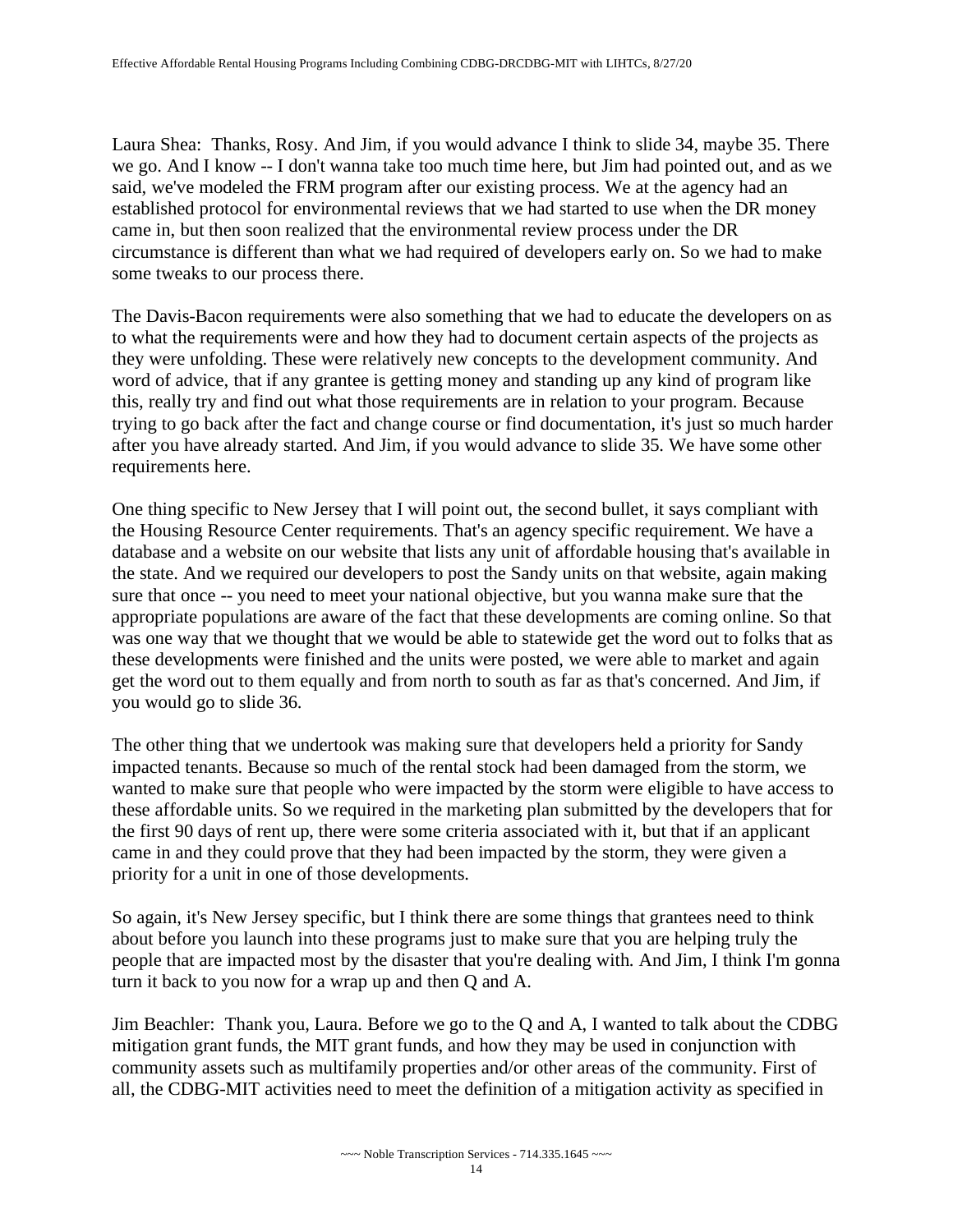the federal register notice. And the grantees are required to address their current and future needs in their mitigation needs assessment. So it's a comprehensive evaluation of the community and what areas may be addressed. There are CDBG eligible activities pursuant that must be met or alternatively a waiver obtained. Similar to the disaster recovery funds, it must meet a national objective as specified in the CDBG-MIT notices and definition of covered projects.

 already repaired can be avoided. One of the things with the CDBG mitigation funds, HUD has The mitigation funds, CDBG mitigation funds, must be used for strategic and high impact activities that mitigate disaster risks in the future. In particular investments in resilience and preparation that can be implemented by a community, the focus is on repetitive loss of property and critical infrastructure, so that repeat storms are addressed in ways that damage to properties identified most impacted and distressed areas of communities in which up to 50 percent of the mitigation funds must be spent in those particular areas. Potential connection to rental housing in communities include addressing storm and sanitary sewer problems that may be evident in a community, pumping stations, and related types of infrastructure issues.

The mitigation funds, the CDBG-MIT funds, must meet a national objective. Those that tie into housing include low and moderate income housing, as well as urgent need mitigation that potentially could be utilized addressing current and future risks that might be evident in a community. The utilization of these funds require a holistic assessment of the potential risks in a community, and long term efficiency and fiscally sustainable projects, so that they last for the long haul. And ultimately the intent of these funds is that money spent today saves substantial public resources by proactively investing in the communities for the future benefit of the -- and the minimization of the federal funds that -- federal and/or other governmental funds that otherwise might have to be used to address continuing risks in the community. And with that, I will turn it back to Chantel.

Chantel: Thanks, Jim. At this time we can turn it over to Kelly to facilitate our Q and A session. Kelly?

Kelly: Thank you. Can you guys hear me?

Chantel: Yes.

 information -- oh here we go, it did come in. Kelly: I wanted to thank Jim and the folks from New Jersey for that great presentation. There's a lot to talk about when it comes to rental housing, and particularly when you get into the details of the financing, and layering the financing, and when all the different requirements sort of come in and out of the deal, so to speak, sort of the art of the deal, whoever's heard of that before. But Jim probably could talk for days to give more specifics, but we're limited on time. Surprisingly we don't have a bunch of questions in the question box. We have one that I tried to get more

And Jim, I'm not sure if this is something you can answer or our HUD folks. I'm just reading the response back to me now. We did have a question about like sort of what's considered new construction. And then I could tell there was maybe more to the story there. But I think this is a good example, especially in disaster recovery situations, which is that the building initially was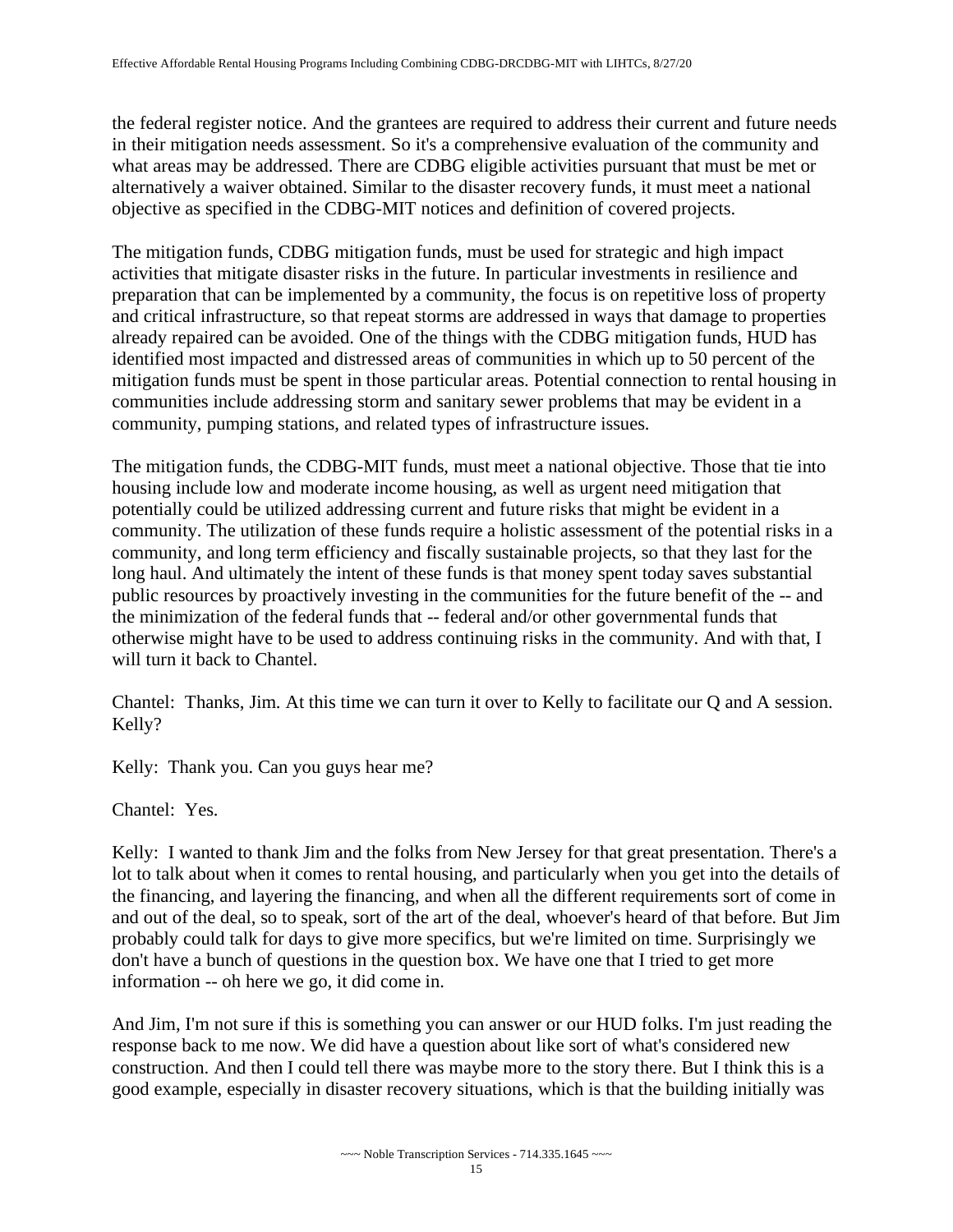use, certificate of occupancy, or final inspection. When you input CDBG-DR into the mix, partially completed. The walls were up, but no roof. Interior was incomplete, so no certificate of would that be considered new construction? Sounds like a foundation was there and some existing construction had taken place. And that may be up to sort of local codes and standards. It sounds like new construction to me.

anyways. Jim Beachler: Yeah. This is Jim. I would weigh in, Kelly, with the same response. The categories typically would be rehabilitation, reconstruction, and that would be the reconstruction of existing property. And then third would be new construction. And since from the description of it, the property was not in operation, had not received a certificate of occupancy from the local municipality, at least from my first take on it in thinking it would be a new construction activity. I don't know whether folks from HUD wanna weigh in on that. But that would be my assessment

Kelly: Right. Devil's always in the details. And best for the person to ask. If it's still unclear, definitely check with your HUD DR rep if you are using disaster recovery funds for that particular project. One other distinction I wanna draw there too, Jim, you hit on earlier. I know you and I have run into this with some projects we worked on together. The distinction between new construction, rehab, or reconstruction, is laid out in, as you mentioned earlier Jim, the regular CDBG regulations. And then on top of that of course comes the disaster recovery federal register notice or notices plural, depending on the year of your storm and your allocation.

So you have to look to both of those, and as Jim said, you go with the more stricter requirements that apply to your particular grant. But I do wanna let folks know that those distinctions may or may not be the same as some of the distinctions that are used for the purposes of something like environmental review. So just keep that in mind as well when you're looking at sites and trying to figure out about reconstruction in particular, or significant amounts of repair or rehab. Make sure you're also considering your environmental regulations and what may be required to comply with those. So just a heads up there.

 And I think, Jim, one other point, I know we see a good bit [inaudible] -- yeah, in this case I'm regardless of increase in income? CDBG treats this a little differently than some of the other getting a little more information. The walls were destroyed because of the hurricane. So only the foundation remains. And then [inaudible] okay, this is a good one, Jim. So one question, if you qualify a resident to occupy a rental unit at lease up, do they remain eligible until they move housing programs. In other words, are you recertifying incomes, do folks have to move if their income goes up after they move in?

 Jim Beachler: Provided -- as I understand the rule, provided that the tenant is the same that was initially qualified as an eligible tenant. Their income, unlike the HOME program where there's an annual recertification of a tenant's income, in a disaster recovery context that tenant still qualifies as an eligible tenant. Now when they move from the property, the owner of the development is required to rent to a likewise LMI tenant, or whatever the eligibility. It could be a low income tenant. But otherwise they would not have to recertify on an annual basis the income of the tenant.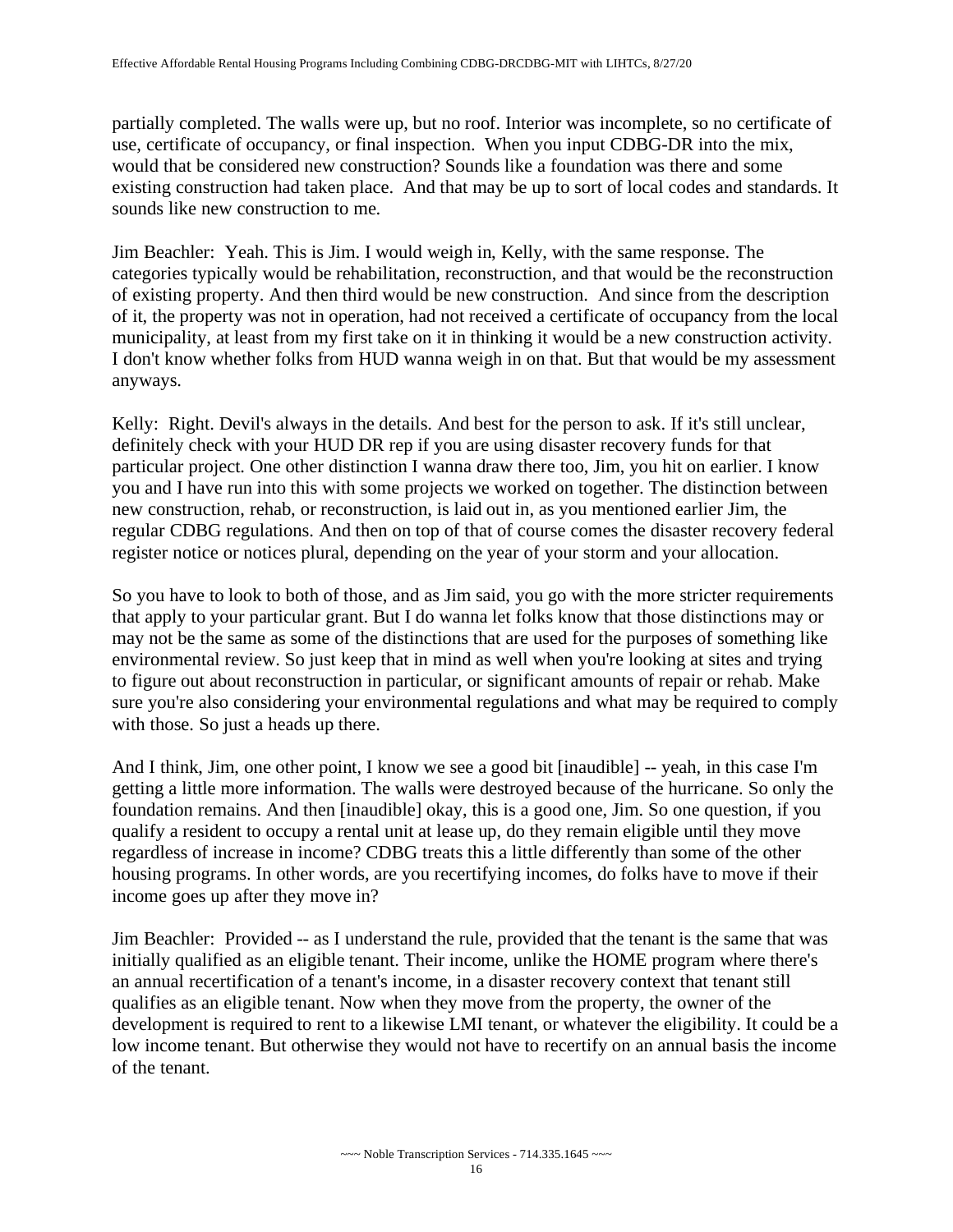programs, something like that, remember that you do have to consider all those different factors, Kelly: A layer on top of that of course with layered financing comes layered, and sometimes not always synchronistic requirements, right. So if you're layering in CDBG-DR, tax credits, HOME and you're gonna go with the more stringent requirements that may or may not apply. HOME has fairly stringent requirements over and above what CDBG traditionally requires.

And then let's see, should DOB analysis be conducted on each unit in a project, or the overall project, or both? It's a great question. So when they're going to [inaudible] the project -- yeah, New Jersey or Jim in there?

Michaela: Hey, it's Michaela [ph] from HUD. And I can jump in and take that or you can too. But I was just gonna remind all of our grantees and everyone else that's listening, your DOB analysis do need to be conducted on an individual basis. So just make sure you guys remember that requirement. And that would still apply here in this case too. Do you guys have anything else that you wanna add?

Kelly: I don't think so. Jim, do you have any suggestions?

 reasonable and necessary analysis for DOB. That would be the main point. Jim Beachler: No. I mean I think you would have to look at the overall project cost, all of the sources and uses, and make sure that each one of those sources is taken into consideration in the

Michaela: Yes. Exactly, exactly. Thanks, Jim.

 Kelly: And we have -- and Michaela, you may end up being the star of the show for this one -- we have a DOB webinar planned in this series. So if you are receiving the HUD Exchange listserv notices, and have seen the various follow on webinars that we've got planned over the next six weeks or so, DOB is one of those if you'd like to get more detail.

 One other quick -- I think we have time for just this one other one. We did get a bunch in here at the end. Someone asked if there's a chart of some kind that would outline the different funding sources, and the income requirements of the tenant, and whether or not there's an annual review of tenant income for those different sources. I'm picturing, Jim, something that [inaudible] different possible layering sources and what the income requirements and long term, you know, kind of certification and documentation requirements are.

 There are a few documents on the HUD Exchange that do that with selective programs. I don't think we've got one -- Michaela, correct me if I'm wrong -- I don't know that we've got one that incorporate CDBG-DR and some of the other rental housing sources. I don't know that we've come that far. That's something that could be put together.

Michaela: Yeah. [inaudible] currently do. But that is a really good point. And that's maybe something we can look into for supplemental material to go along with this presentation.

 Kelly: Yeah. Wouldn't be too hard to do. I know we've got a HOME and CDBG comparison. So perhaps adding CDBG-DR and a little bit about the tax credit programs wouldn't be a major leap.